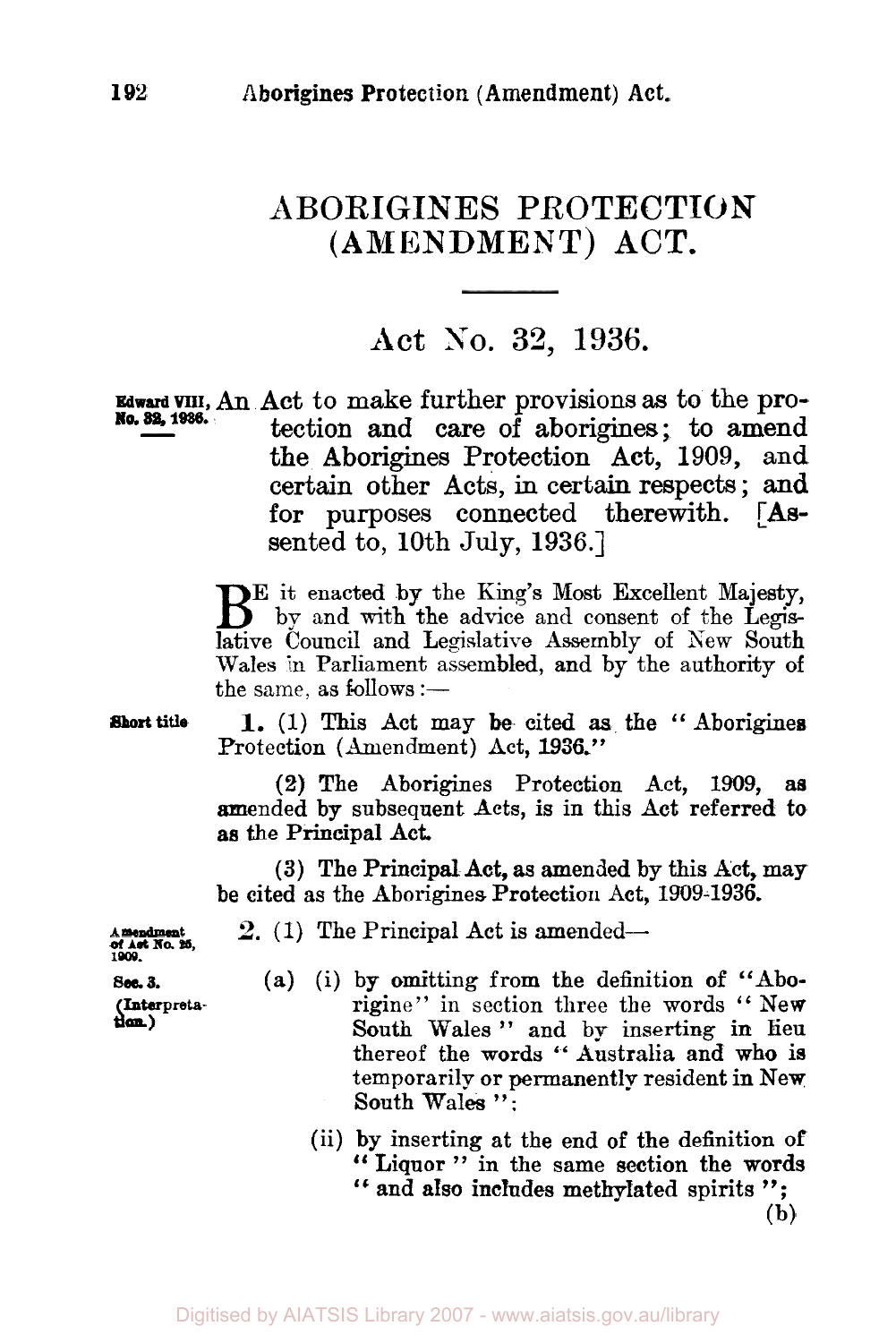**No. 32, 1986.** 

- (b) by inserting in paragraph (e) of section seven  $\overline{\phantom{a}}$  after the word "care" the words "over all  $\overline{\phantom{a}}$ aborigines and";  $\frac{\text{char}}{\text{bond}}$  aborigines and";
- (c) by inserting next after section eight the follow- $\frac{New\text{ sec.}}{8A, 8B, 8C}$ .

**8A.** (1) Where an aborigine or a person Removal *to*  apparently having an admixture of aboriginal reserves, etc. blood is, in the opinion of the board, living in insanitary or undesirable conditions, a stipendiary or police magistrate may, on the application of the board, order such aborigine or person to remove to a reserve or place controlled by the board, or, if such aborigine or person is but temporarily resident in this State, to return to the State whence he came within a time specified in the order.

**(2) Any** such order may on a like application be cancelled or varied by the same or another stipendiary or police magistrate.

**(3)** Until such an order is cancelled every aborigine or other person named therein in that behalf shall be and remain under the control of the board while he is in this State.

**(4)** The manner of making application under this section and the procedure to be adopted thereon **and** in connection therewith shall be as prescribed by regulations made under **this Act** 

8B. Whosoever, without lawful authority or **Enticing**  excuse the proof whereof shall lie on him, re- **remove from aborigine to**  moves an aborigine or causes, assists, entices or **reserve.**  persuades an aborigine to remove from **a** reserve shall be guilty **of** an offence against this Act.

**8c. (1)** Whosoever, without the written con- **Removing**  sent of the board, removes or causes to be aborigine removed from New South Wales to any place South Wales. outside New South Wales **any** aborigine shall be guilty of an offence against this Act.

This subsection shall not apply to the removal by any person of any child, of whatever age, **of**  such person.

**a (2)**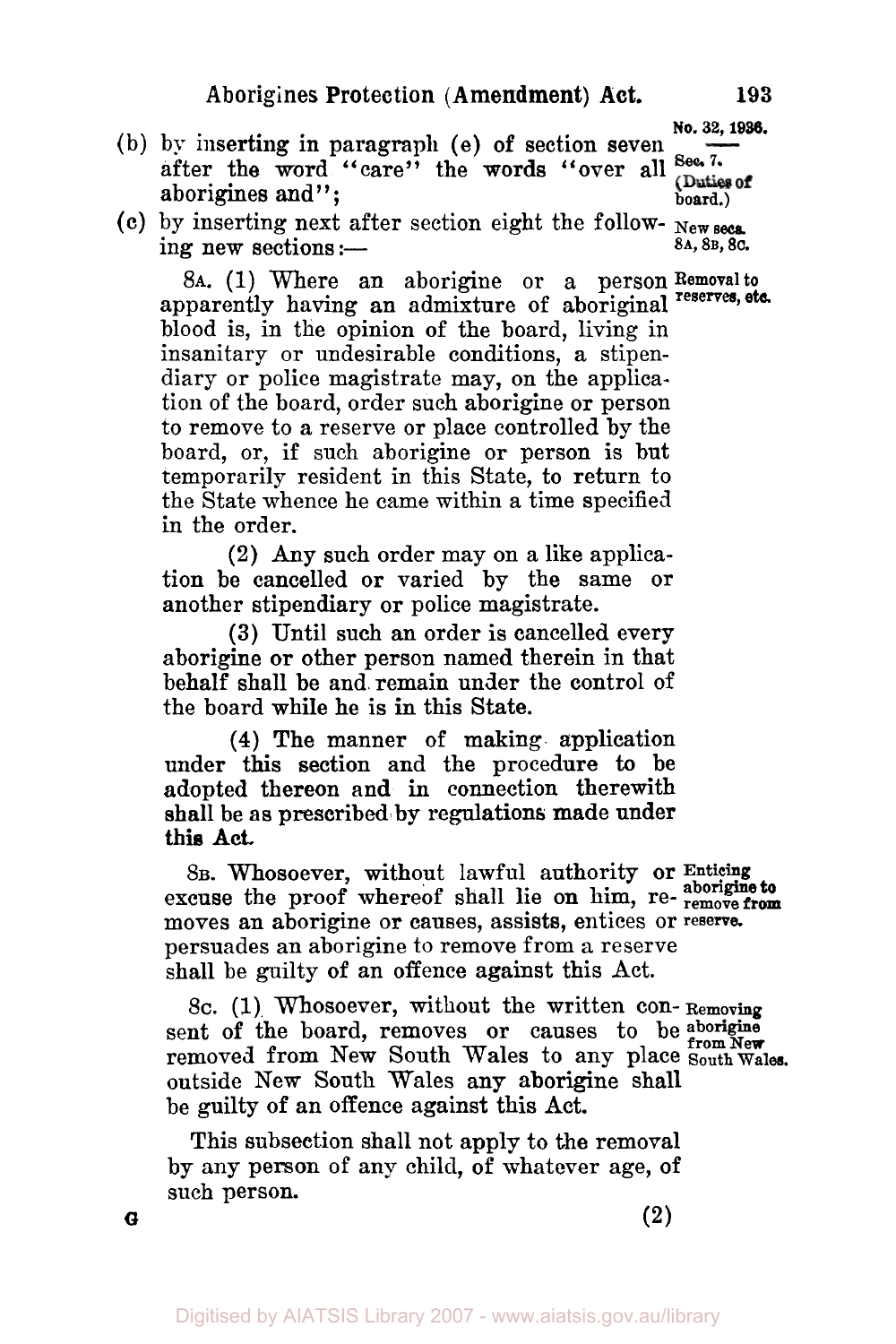|  |  | No. 32, 1936. |
|--|--|---------------|
|--|--|---------------|

(2) The board, before giving its consent to the removal of an aborigine from New South Wales, may require that a bond be entered into with it in such sum as it considers sufficient by the person seeking the consent and two sufficient sureties approved by the board, conditioned to secure the proper supervision, care and treatment of the aborigine during his absence from New South Wales and his return to New South Wales within a specified time or within such time as the board may from time to time fix, and to secure the performance of such other conditions in the interest of the aborigine as the board may in its discretion impose as a condition of giving its consent.

- (d) by omitting from section nine the words and figures " Liquor (Amendment) Act, 1905," and by inserting in lieu thereof the words and figures "Liquor Act, **1912,** as amended **by** subsequent Acts ";
- (e) by omitting from section **11B** the words and figures "Neglected Children and Juvenile Offenders Act, **1905,"** and by inserting in lieu thereof the words and figures " Child Welfare Act. **<sup>1923</sup>**";
- (f) by omitting from section twelve the words and figures '' Neglected Children and Juvenile Offenders Act, **1905,"** and by inserting in lieu thereof the words and figures "Child Welfare Act, **1923** ";
- **(g)** by inserting at the end of section thirteen the following new subsection : $-$

(2) **Any** person who takes away **a** child apprenticed as aforesaid from his lawful service or who, without the consent of the board, takes away the child of any aborigine from any school, home or institution, shall, whether such taking away was or was not with the consent of the child, be guilty of an offence against this Act.

(h) by omitting from section **13A** the words and figures '' Neglected Children and Juvenile Offenders Act, **1905,"** and by inserting in lieu thereof the words and figures " **Child** Welfare thereof the words and figures "Child Welfare<br>Act, 1923 "; (i)

**sec. 9. (Liquor.) (Revision.)** 

**Sec. 11B. (Children absconding.) (Revision.)** 

**Sec. 12. (Apprenticeship.) (Revision.)** 

*sec* **IS. (Enticing child to leave apprenticeship or school.)** 

**Sec. 13A. (Revision.) (Custody.)** 

**194**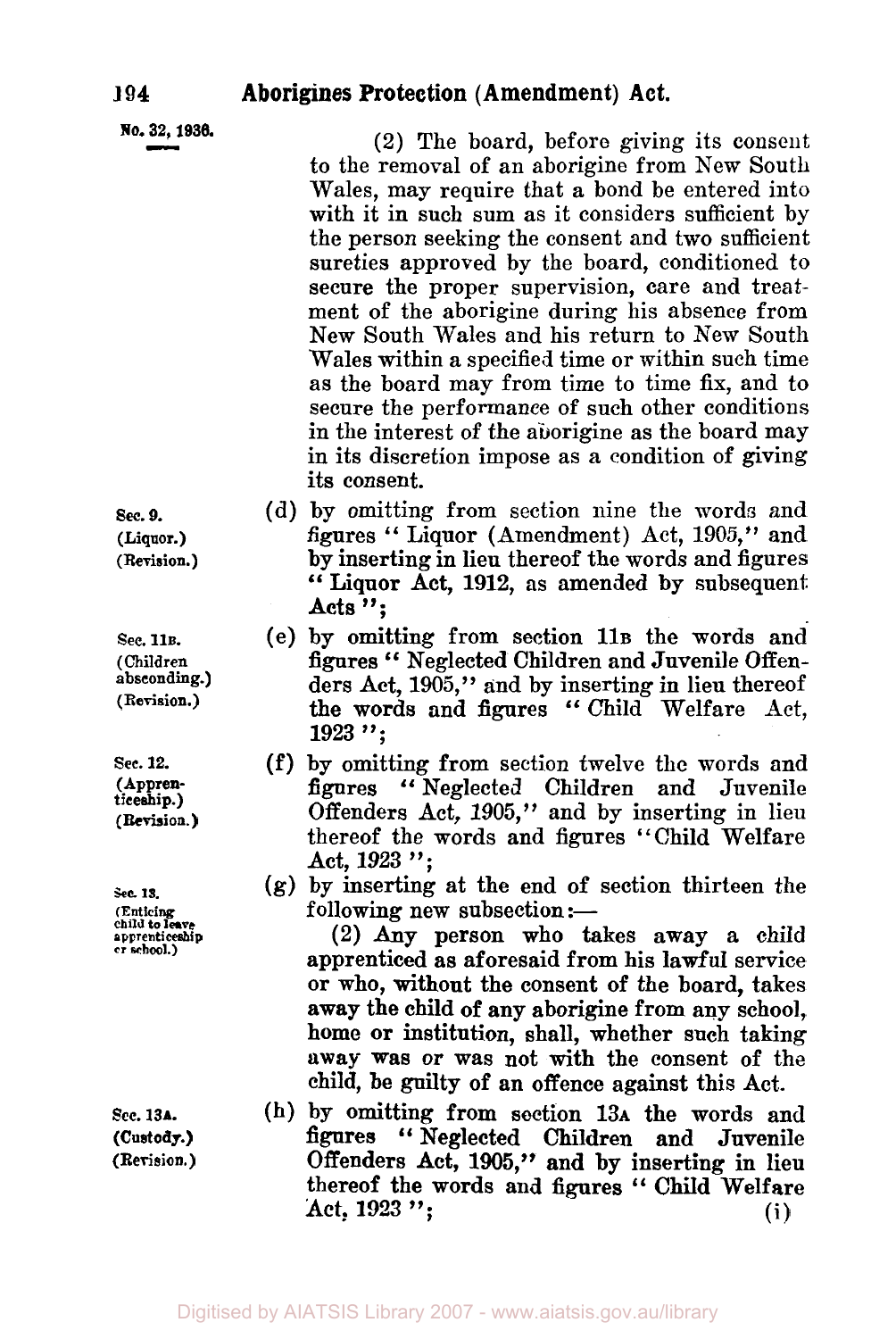(i) by inserting next after section  $13A$  the following New sections :-

**13B.** In any case where an aborigine is living **In case of**  with, or employed by, any other person, and the unfair board has reason to believe that such aborigine **board to**  is not receiving fair and proper treatment, and remove is not being paid a reasonable wage, or the board is of opinion that his moral or physical wellbeing is likely to be impaired by continuance in such employment, or that he is being influenced to continue in such employment, the board shalt have the power to terminate same and remove the aborigine concerned to such reserve, home or other place as it may direct. For the purposes of this section any officer of the board, or member of the police force, shall have access to such aborigine at all reasonable times for the purpose of making such inspection and inquiries **as he** may deem necessary.

**13c.** In any case where it appears to the board **Employer**  to be in the best interests of the aborigine con-  $\frac{10}{\text{wages to}}$ cerned the board may direct employers or any **secretary in**  the secretary or some other officer named by him, and **any** employer who fails to observe such directions shall be deemed to have not paid such wages. The wages so collected shall be expended solely **on** behalf of the aborigine **to** whom they were due, and **an** account kept **of** such expenditure. **certain**  employer to pay the wages of the aborigine to *eases.* 

**13D.** All actions and other proceedings against **Actions**any person for the recovery of wages due to an *by whom* instituted. aborigine who is, or has been, employed by such person, or for **any** breach of an agreement made with an aborigine, may be instituted and carried on by, or in the name of, an officer of the board, **a** member of the police force, or any other person authorised by the board.

following new section :-(j) by inserting next after section fourteen the **New s. 14A.** 

144. The board may authorise the medical Medical **14A. It is any authorise or person having and treat-**<br> **14A. It is an appropriate** or person in the ment. apparently

New secs.<br>**13B**, 13C, **13D.**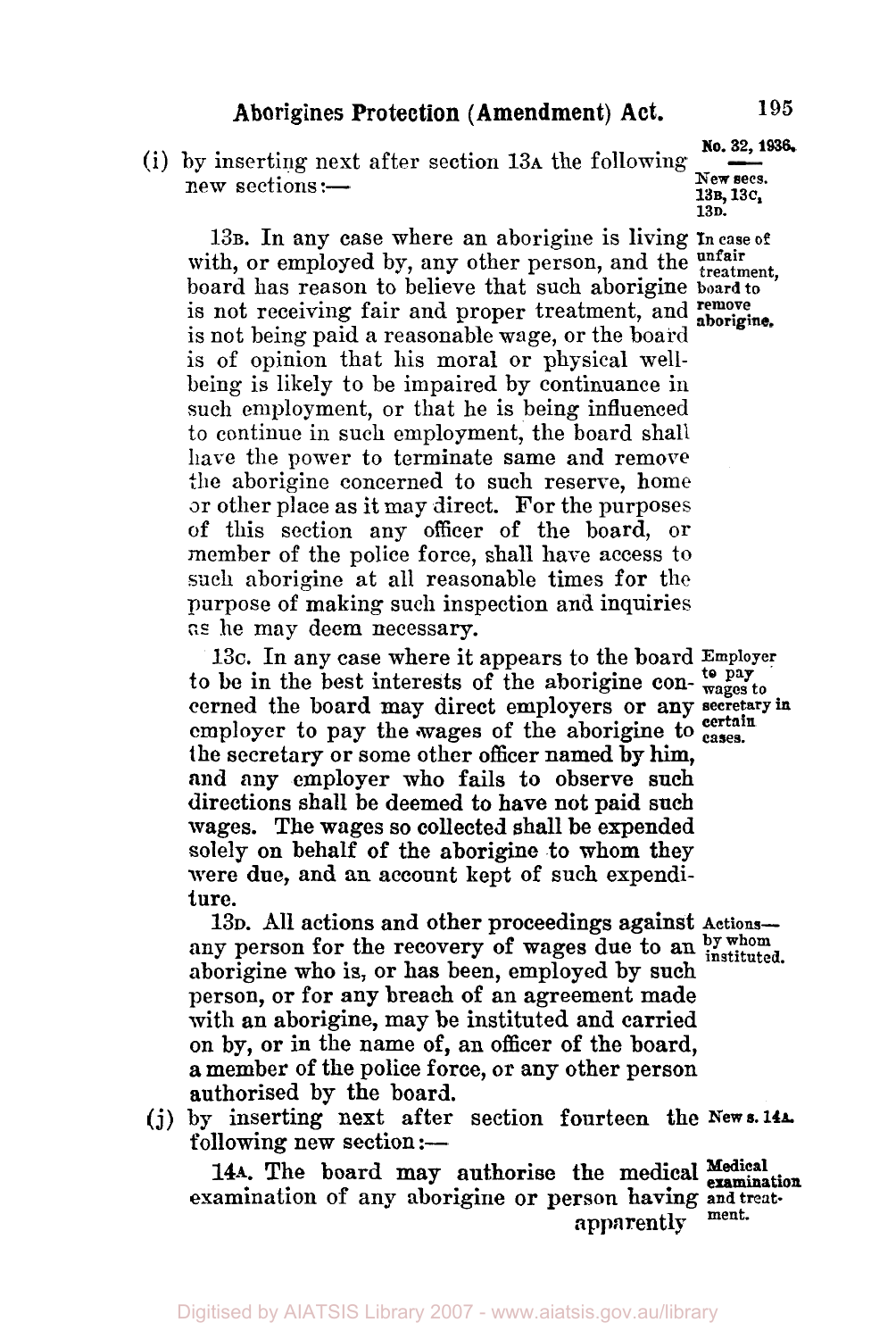## 196 **Aborigines Protection (Amendment) Act.**

| No. 32, 1936. | apparently an admixture of aboriginal blood and<br>may have such aborigine or person so examined.<br>removed to and kept in a public hospital or<br>other institution for appropriate curative treat-<br>ment, or may require such aborigine or person<br>to undergo such treatment as and where pro- |
|---------------|-------------------------------------------------------------------------------------------------------------------------------------------------------------------------------------------------------------------------------------------------------------------------------------------------------|
|               | vided.                                                                                                                                                                                                                                                                                                |
|               | Any such examination shall be nerformed only                                                                                                                                                                                                                                                          |

Any such examination shall be performed only **by** a medical practitioner authorised in that behalf either generally or in a particular case by the Chief Medical Officer of the Government.

- **(k)** (i) by omitting from subsection two of section sixteen the words and figures " Infant Protection Act, 1904, or the Neglected Children and Juvenile Offenders Act, 1905," and **by**  inserting in lieu thereof the words and figures " Child Welfare Act, 1923":
	- (ii) by omitting from subsection three of the same section the words and figures " **Part**  II of the Infant Protection Act, **1904,"** and by inserting in lieu thereof the words and figures " Part **X of** the **Child** Welfare Act, **<sup>1923</sup>**" :
	- (iii) by omitting from subsection four of the same section the words and figures " Neglected Children and Juvenile Offenders Act, **1905,"** and by inserting in lien thereof the words and figures "Child Welfare Act, **1923** ";
- (1) by inserting next after section eighteen the following new sections  $:=$

18A. In any proceeding for an offence against this Act or upon a breach of **a** regulation made thereunder, the averment in the information **or** complaint that **any** person therein named **or**  referred to is an aborigine or the reference **in**  the information or complaint to such person as **an** aborigine shall be sufficient evidence **of the**  truth of such averment or reference unless **the**  contrary is shown to the satisfaction of **the**  court.

**18B.** 

**Sec. 16. (Maintenance.) (Revision.)** 

New secs. **18A, 18B.** 

**Proof.**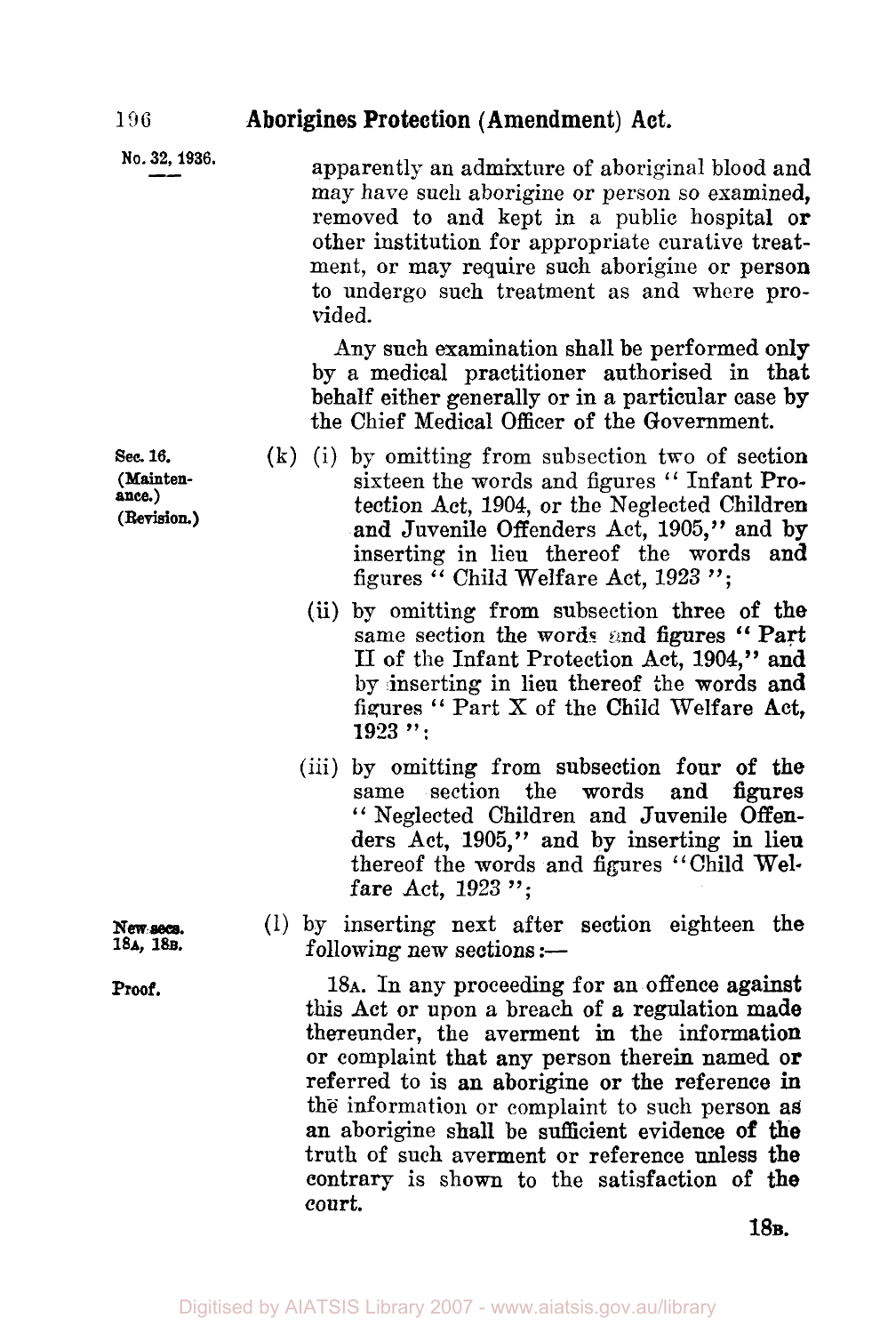18 $B$ . In any legal proceedings or inquiry, No. 82, 1936. whether under this Act or otherwise, if the court, Tribunal judge, coroner, magistrate, justice or justices  $\frac{may}{determine}$ do not consider that there is sufficient evidence whether to determine whether a person concerned or in **person is**  any way connected with the proceedings or  $\overline{or}$  net. inquiry is or is not an aborigine, such court, judge, coroner, magistrate, justice or justices having seen such person may determine the question according to his or their own opinion.

- **(m)** by inserting in section nineteen after the **word** *sec.*  by inserting in section nineteen after the word sec. 10.<br>" therein " the words " or any home or institu- aboriginal **aboriginal** tion in which any aborigine is resident "; **Inspection** *d*  **stations, etc.)**
- **(n)** (i) by inserting in subsection one of section *Sec.* 20. **tions.)**  twenty after the words "The Governor (Regulamay " the words " make regulations not inconsistent with this Act prescribing all matters which by this Act are required or permitted to be prescribed or which are necessary or convenient to be prescribed for carrying out or giving effect to this Act, and in particular and without prejudice to the generality of the foregoing power may'';
	- (ii) by omitting paragraph **(k)** of the same subsection ;
	- **(iii)** by inserting in paragraph (iii) **of** subsection two of the same section after the word " fourteen " wherever occurring the word" sitting  $\cdot$ ":
	- (iv) **by** inserting in the same paragraph after the word "resolution" the words "notice whereof has been given ":
	- **(V)** by inserting in the same paragraph after the word " regulation" where firstly occurring the words " or part thereof";
	- **(vi)** by inserting in the same paragraph after the word " regulation" where secondly occurring the words '' or part."

**(2)** The Aborigines Protection Amending Act, **Amendment**  1915, is amended by omitting subsection two of section **of Act No.**  $\mathbf{two.}$  **s.**  $2(2)$ .

**(Revision.)** 

**COMPANIES**